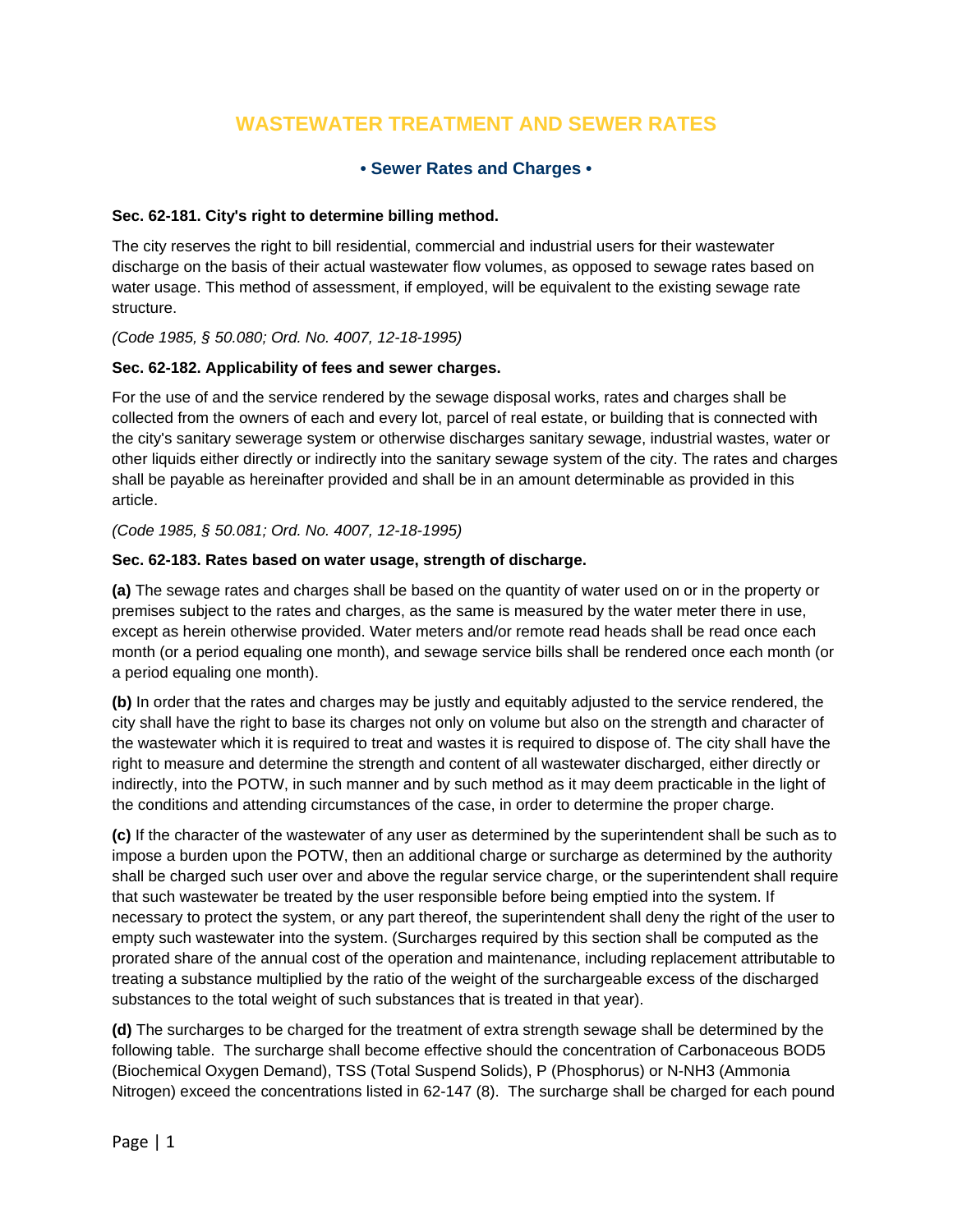of the particular pollutant in excess of these concentrations – Phase One effective upon passage of the amending rate ordinance; Phase Two effective January 1, 2018; Phase Three effective January 1, 2019; Phase Four effective January 1, 2020; Phase Five effective January 1, 2021 in the amounts as follows:

|                  | <b>Phase</b> | <b>Phase</b> | <b>Phase</b> | <b>Phase</b> | <b>Phase</b> |
|------------------|--------------|--------------|--------------|--------------|--------------|
| <b>Pollutant</b> | One          | Two          | <b>Three</b> | Four         | <b>Five</b>  |
| CBOD5            | \$0.430      | \$0.443      | \$0.492      | \$0.536      | \$0.539      |
| TSS              | 0.370        | 0.381        | 0.423        | 0.461        | 0.463        |
|                  | 10.352       | 10.662       | 11.834       | 12.899       | 12.963       |
| $N-NH_3$         | 1.253        | 1.290        | 1.432        | 1.561        | 1.569        |

TABLE INSET:

**(e)** To determine the strength of the wastewater, grab or composite sampling and analysis may be made by the authority; billing adjustments with respect to the corresponding surcharges will then also be made.

**(f)** The determination of suspended solids, five-day carbonaceous biochemical oxygen demand, phosphorus and ammonia nitrogen contained in the wastewater shall be in accordance with the procedure set forth in 40 CFR 136 Guidelines Establishing Test Procedures for the Analysis of Pollutants.

*(Code 1985, § 50.082; Ord. No. 4007, 12-18-1995; Ord. No. 4857, § 1(50.082), 7-6-2004)* 

## **Sec. 62-184. Schedule of rates, city wastewater utility.**

**(a)** Every person whose premises are served by the Wastewater Utility shall be charged for the service provided. Notwithstanding the provisions of 62-181, the sewage rates and charges shall be based on the quantity of water used on or in the property or premises subject to such rates and charges as the same is measured by the water meter there in use plus a customer charge, and plus a base charge based on the size of water meter installed as adjusted by the Meter Equivalency Factor, except as herein otherwise provided. For the purpose of billing and collecting the charges for sewage service, the water meters shall be read monthly and the users shall be billed each month (or period equaling a month). If for any reason the monthly meter reading is not available, a bill will be prepared, based on the estimated usage, and a correction will be made when meter readings are available. The water usage schedule on which the amount of said rates and charges shall be determined is as follows:

**(1)** Flow charges – Phase One effective upon passage of the amending rate ordinance; Phase Two effective January 1, 2018; Phase Three effective January 1, 2019; Phase Four effective January 1, 2020; Phase Five effective January 1, 2021 in the amounts as follows:

|                            | <b>Phase</b> | <b>Phase</b> | <b>Phase</b> | <b>Phase</b> | <b>Phase</b> |
|----------------------------|--------------|--------------|--------------|--------------|--------------|
| <b>Flow Rate per Month</b> | One          | Two          | Three        | Four         | <b>Five</b>  |
| Rate per 100 cubic feet    | \$1.72       | \$1.77       | \$1.96       | \$2.14       | \$2.15       |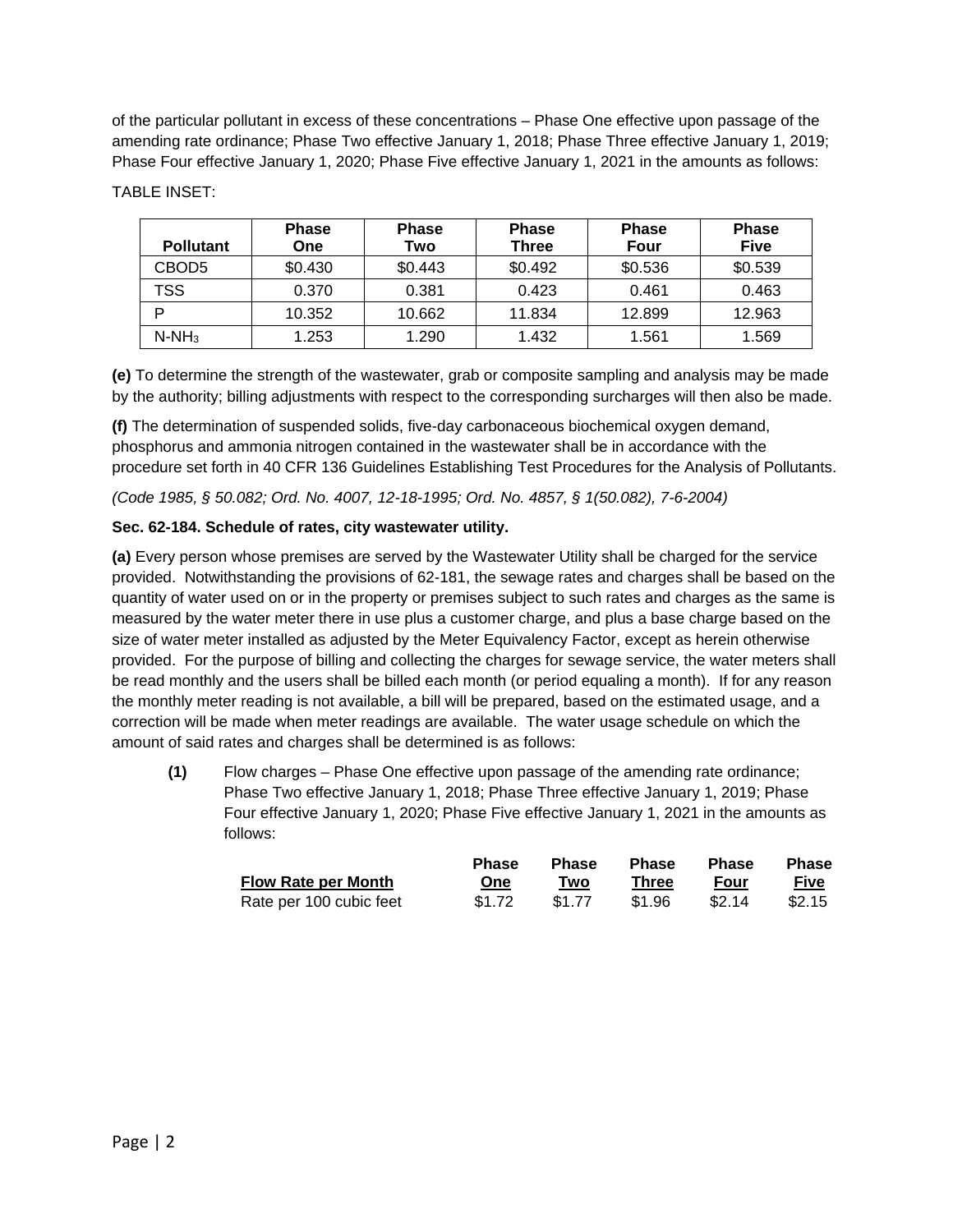**(2)** Customer charges – Phase One effective upon passage of the amending rate ordinance; Phase Two effective January 1, 2018; Phase Three effective January 1, 2019; Phase Four effective January 1, 2020; Phase Five effective January 1, 2021 in the amounts as follows:

|                        | <b>Phase</b> | <b>Phase</b> | <b>Phase</b> | <b>Phase</b> | <b>Phase</b> |
|------------------------|--------------|--------------|--------------|--------------|--------------|
| <b>Customer Charge</b> | One          | Two          | Three        | Four         | Five         |
| Per month              | \$1.93       | \$1.99       | \$2.21       | \$2.41       | \$2.42       |

**(3)** Base charges – Phase One effective upon passage of the amending rate ordinance; Phase Two effective January 1, 2018; Phase Three effective January 1, 2019; Phase Four effective January 1, 2020; Phase Five effective January 1, 2021 in the amounts as follows:

| <b>Meter</b><br><b>Size</b> | <b>Equivalency</b><br><b>Factor</b> | <b>Phase</b><br>One | <b>Phase</b><br>Two | <b>Phase</b><br><b>Three</b> | <b>Phase</b><br>Four | <b>Phase</b><br><b>Five</b> |
|-----------------------------|-------------------------------------|---------------------|---------------------|------------------------------|----------------------|-----------------------------|
| Residential                 | 1.0                                 | \$44.59             | \$45.93             | \$50.98                      | \$55.57              | \$55.85                     |
| 5/8"                        | 1.0                                 | 44.59               | 45.93               | 50.98                        | 55.57                | 55.85                       |
| 1"                          | 2.5                                 | 111.48              | 114.82              | 127.45                       | 138.92               | 139.61                      |
| $1 - 1/4"$                  | 4.0                                 | 178.36              | 183.71              | 203.92                       | 222.27               | 223.38                      |
| $1 - 1/2"$                  | 5.8                                 | 258.62              | 266.38              | 295.68                       | 322.29               | 323.90                      |
| 2"                          | 10.0                                | 445.90              | 459.28              | 509.80                       | 555.68               | 558.46                      |
| 3"                          | 23.0                                | 1,025.56            | 1,056.33            | 1,172.53                     | 1,278.06             | 1.284.45                    |
| 4"                          | 41.0                                | 1,828.21            | 1,883.06            | 2,090.20                     | 2,278.32             | 2,289.71                    |
| 6"                          | 92.0                                | 4,102.32            | 4,225.39            | 4.690.18                     | 5,112.30             | 5.137.86                    |
| 8"                          | 164.0                               | 7,312.83            | 7,532.21            | 8,360.75                     | 9,113.22             | 9,158.79                    |
| 10"                         | 256.0                               | 11,415.14           | 11,757.59           | 13,050.92                    | 14,225.50            | 14,296.63                   |

- **(4)** Single family residential properties served by a water meter smaller than 1 1/4" shall be billed based on a Meter Equivalency Factor of 1.
- **(5)** The Base Charge shall be based on a meter size of not more than one size smaller than the service line in which the meter is installed.
- **(6)** The monthly sewer bill for any service where the user is not a metered water customer shall be estimated and determined by means and methods satisfactory to the Authority.

#### **Sec. 62-186. Nonrecurring charges.**

Nonrecurring charges are as follows:

- **(1)** Dishonored negotiable instrument charge, \$20.00.
- **(2)** Late payment penalty, ten percent of current month balance.
- **(3)** Credit agreement fee, ten percent of arrears amount, or \$20.00, whichever is less.
- **(4)** Deposit (sewer-only customers), two months' normal bill, per service location.

**(5)** New account service charges (sewer-only customers), one-time charge of \$20.00 (nonrefundable).

*(Code 1985, § 50.085; Ord. No. 4007, 12-18-1995; Ord. No. 4072, 7-15-1996; Ord. No. 4581, 4-17-2001; Ord. No. 4857, § 1(50.085), 7-6-2004)*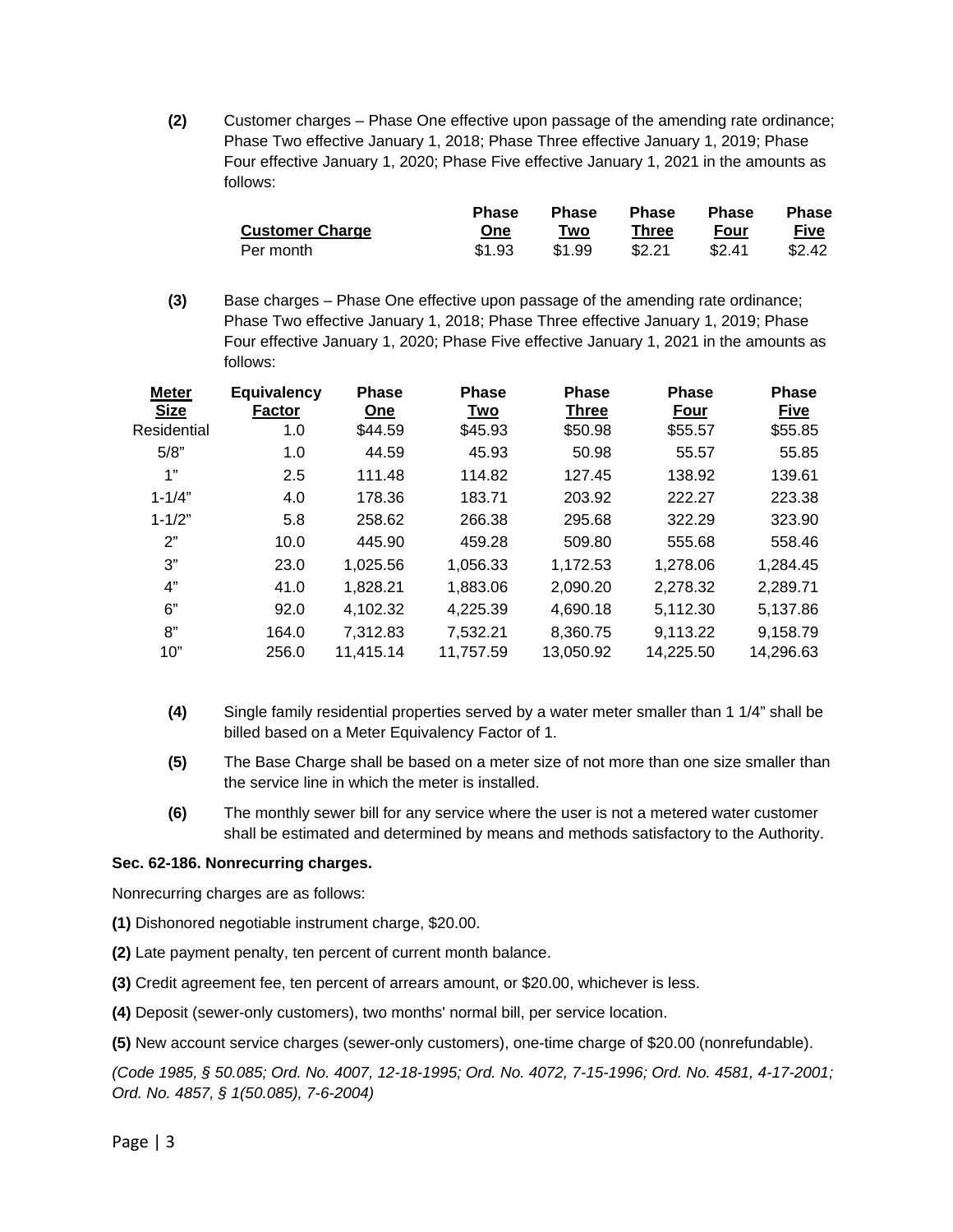#### **Sec. 62-187. Exemption for lawn sprinkling.**

**(a)** In order that there is no charge to residential water customers for water used in lawn sprinkling during the peak watering months of May, June, July, August, September and October, the customer's average water meter readings for the months of January, February, March, and April of each year shall be substituted for the readings for the months of May, June, July, August, September and October of the same year for purposes of calculating the wastewater charges. This summer rule shall not apply to customers who meter their lawn sprinkling water separately.

**(b)** If a customer's water bill is adjusted as the result of a faulty water meter or a slowed or stopped remote reading head, the authority shall adjust the customer's wastewater bill due accordingly. Unless the authority or the customer can determine the exact time period covered by faulty meters or remote reading heads, the assumption shall be that half the customer's water has been consumed during "summer rule" periods as described in this section. As such, in the event an adjusted consumption amount is added to the customer's water bill, then half that consumption volume shall be adjusted on the customer's wastewater bill, after first considering any subminimum consumption methods. This methodology shall be used consistently, regardless of the time of year when the discrepancy is discovered.

*(Code 1985, § 50.086; Ord. No. 4007, 12-18-1995)* 

#### **Sec. 62-188. Adjustments for fire protection use.**

Where a metered water supply is used for fire protection as well as for other uses, the authority may, in its discretion, make adjustments in the minimum charge and in the use charge as may be equitable.

*(Code 1985, § 50.087; Ord. No. 4007, 12-18-1995)* 

#### **Sec. 62-189. Charges in absence of meter; installation of meter.**

In the event a lot, parcel of real estate, or building discharging sanitary sewage, industrial wastes, water, or other liquids into the city's sanitary sewage system, either directly or indirectly:

**(1)** Is not a user of water supplied by the city's water works, and the water used thereon or therein is not measured by a water meter;

**(2)** Is measured by a water meter not acceptable to the city; or

**(3)** Is a user of water supplied by the city's water works and in addition, uses water from another source which is not measured by a water meter or is measured by a water meter not acceptable to the authority, then the water used shall be otherwise measured or determined by the authority, in order to ascertain the rates and charges provided in this division. Or, the owner or other interested party, at his expense, may install and maintain a meter acceptable to the authority for that purpose.

*(Code 1985, § 50.088; Ord. No. 4007, 12-18-1995)* 

#### **Sec. 62-190. Portion of water not entering sewage system.**

**(a)** In the event a lot, parcel of real estate, or building discharging sanitary sewage, industrial wastes, water or liquids into the city's sanitary sewage system, either directly or indirectly, uses water in excess of 1,000 cubic feet per month, and it can be shown, to the satisfaction of the authority, that a portion of the water as measured by the water meter does not and cannot enter the sanitary sewage system, the authority may determine in such manner and by such method as it may deem practicable, the percentage of metered water entering the sanitary sewage system. The percentage, when so determined, shall then constitute the basis of sewage service (wastewater) charge.

**(b)** The authority may, at its discretion, require or permit the installation of additional meters at the expense of the owner or other interested party in such a manner as to determine the quantity of water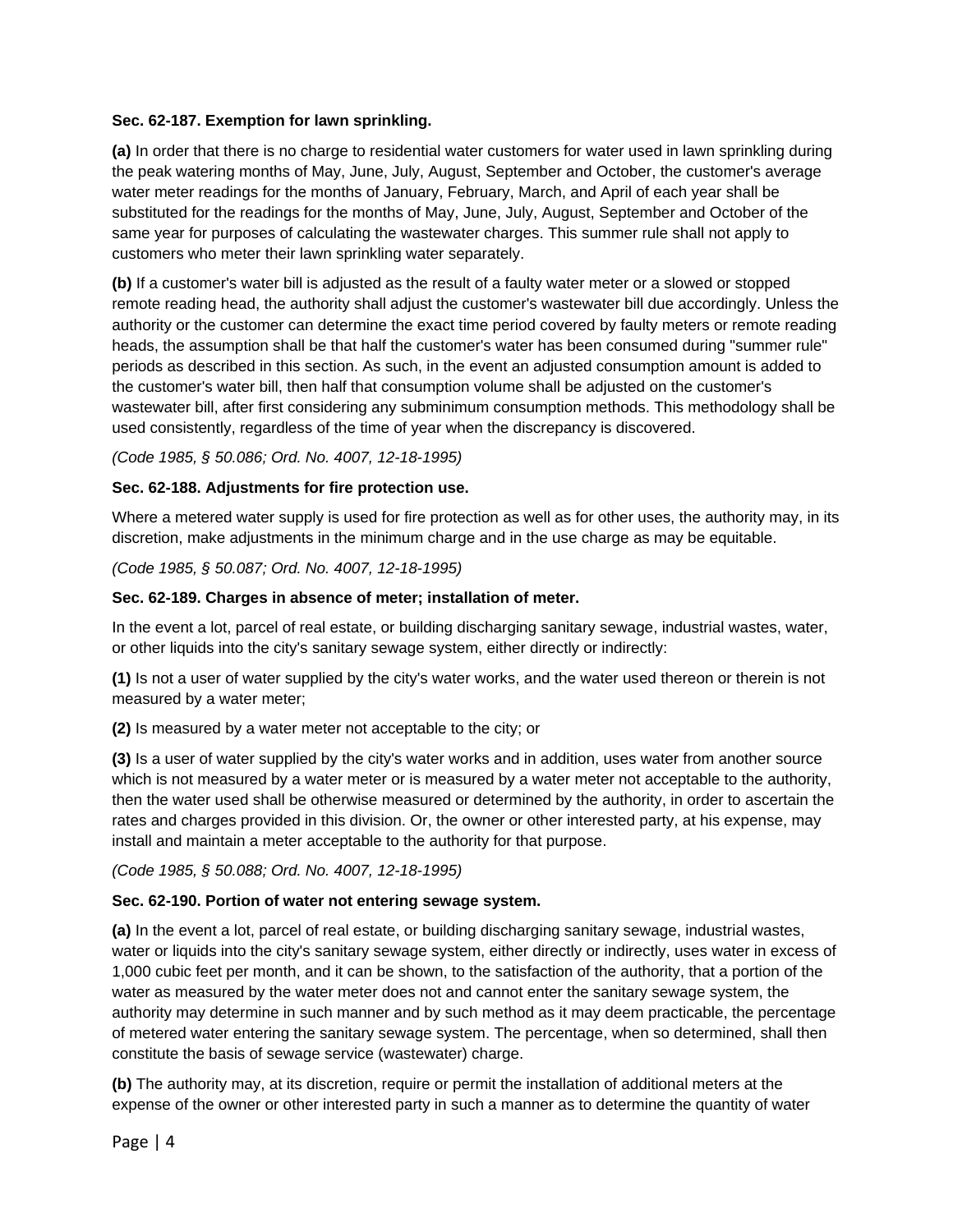actually entering the sewage system, in which case the quantity of water used to determine the sewage service charge shall be the quantity of water actually entering the sanitary sewage system as so determined.

**(c)** Plans for installation of additional meters pursuant to subsection (b) of this section including meter types, must be approved by the authority in advance of installation. The authority shall charge \$50.00 per meter to inspect the metering system prior to initial activation. Additionally, the authority shall charge a monthly service fee of \$35.00 per meter during each month of activation. The charge to reinstate meter activation shall be \$50.00 per meter.

**(d)** Any costs associated with maintenance, adjustment, repair or replacement of such metering devices shall be the responsibility of the customer. As it is in the best interest of both the customer and the authority to ensure continued accuracy of such metering devices, an annual inspection shall be conducted on each meter by an independent testing firm selected by the authority. The costs for such annual inspections and any subsequent maintenance, adjustment, repair or replacement of such metering devices shall be the responsibility of the customer.

*(Code 1985, § 50.089; Ord. No. 4007, 12-18-1995)* 

## **Sec. 62-191. City subject to prevailing rates.**

For services rendered to the city, the city shall be subject to the same rates and charges herein provided, or to rates and charges established in harmony therewith.

*(Code 1985, § 50.090; Ord. No. 4007, 12-18-1995)* 

## **Sec. 62-192. Tenants, owners responsible for payment.**

**(a)** Rates and charges may be billed to a tenant occupying the properties served, unless otherwise requested in writing by the owner, but such billings shall in no way relieve the owner from liability in the event payment is not made as herein required.

**(b)** The owner of tenant-occupied properties shall have the right to examine the collection records of the city for the purpose of determining whether the rates and charges have been paid by the tenants, provided that such examination shall be made at the office at which the records are kept and during the hours the office is open for business.

*(Code 1985, § 50.091; Ord. No. 4007, 12-18-1995)* 

# **Sec. 62-194. When rates become effective.**

Except as herein otherwise provided, the rates and charges fixed by this division shall become effective at the time sewage is first directed to the sewage plant for treatment from the user. These rates and charges shall be extended to and cover any additional premises thereafter served, without the necessity of any hearing or notice. If a sewer user is discovered to have existed for more than one year prior to the date of discovery by the authority, the user shall be billed the appropriate monthly minimum for an amount up to the equivalent of one year's minimum.

*(Code 1985, § 50.093; Ord. No. 4007, 12-18-1995)* 

# **Sec. 62-195. Collection of rates.**

**(a)** The rates and charges made to the city pursuant to this article shall be computed and billed by the authority, and shall be collected in the manner provided by law and ordinance. The first billing may be for a period of more or less than one full month in order to make the monthly collection period correspond with the water meter readings of the authority. **(b)** The rates and charges established by this article shall be collected by the authority. The authority shall make and enforce such by laws and regulations as may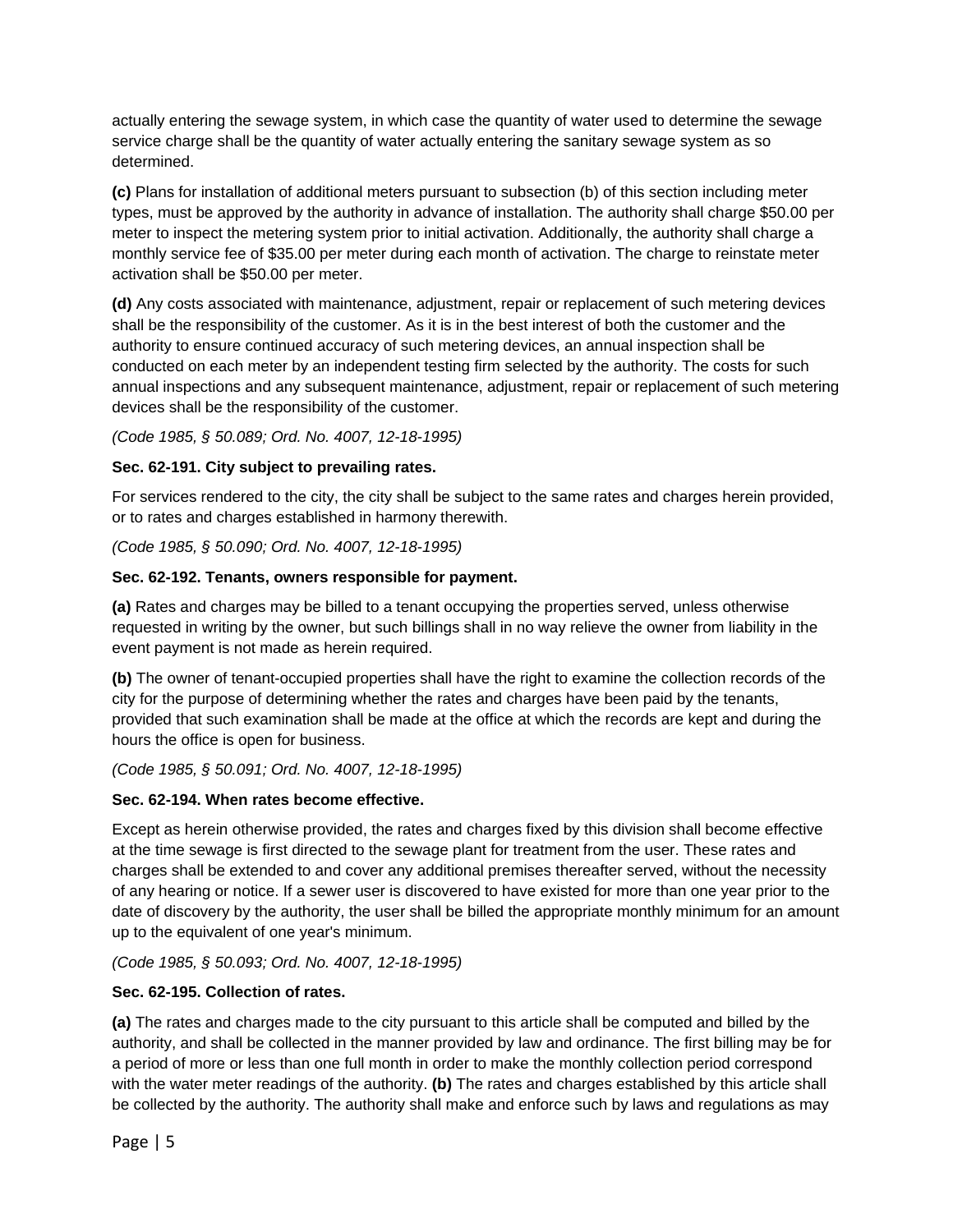be deemed necessary for the safe, economical, and efficient management of the city's sewage system, regulator chambers, pumping stations, and sewage treatment works, for the construction and use of house sewers and connections to the sewage system, and for the regulation, collection, rebating, and refunding of related rates and charges.

**(c)** The authority shall require a service deposit from sewer-only customers to guarantee payment of bills from the customer at any time prior to or after the commencement of service. Such initial service deposit shall normally be an amount equal to one-sixth of the expected annual billings for the customer at the address at which sewer service is rendered. The authority may provide the customer with two monthly billing cycles (approximately 60 days) in which to pay any sewer-only deposit which exceeds \$70.00.

**(d)** The deposit, less any amount owed to the authority for service, will be refunded when service is discontinued.

*(Code 1985, § 50.094; Ord. No. 4007, 12-18-1995; Ord. No. 4581, 4-17-2001)* 

# **Sec. 62-196. Payment in lieu of taxes (PILOT).**

The utility board is hereby authorized to transfer the amount of money sufficient to compensate the municipality for the property taxes that would be paid on the sewage works if the sewage works were privately owned, such amount to be determined by said utility board. The utility board may transfer payments in lieu of taxes to the general fund of the city.

*(Code 1985, § 50.095; Ord. No. 4007, 12-18-1995)* 

## **Sec. 62-197. Revocation of discharge permits.**

The city reserves the right to revoke discharge permits and to disconnect service to any user whenever wastewater treatment bills become delinquent. All amounts charged under this article continue to be due hereunder, whether or not said sewer is disconnected until the city is paid in full for all amounts due it, and in addition, there shall be paid to the city a deposit equal to an estimated amount of such charge for the next succeeding year. Such a deposit shall be held by the city in escrow, and will be returned upon satisfactory payment of all bills for a period of two years.

*(Code 1985, § 50.096; Ord. No. 4007, 12-18-1995)* 

# **Secs. 62-198--62-217. Reserved.**